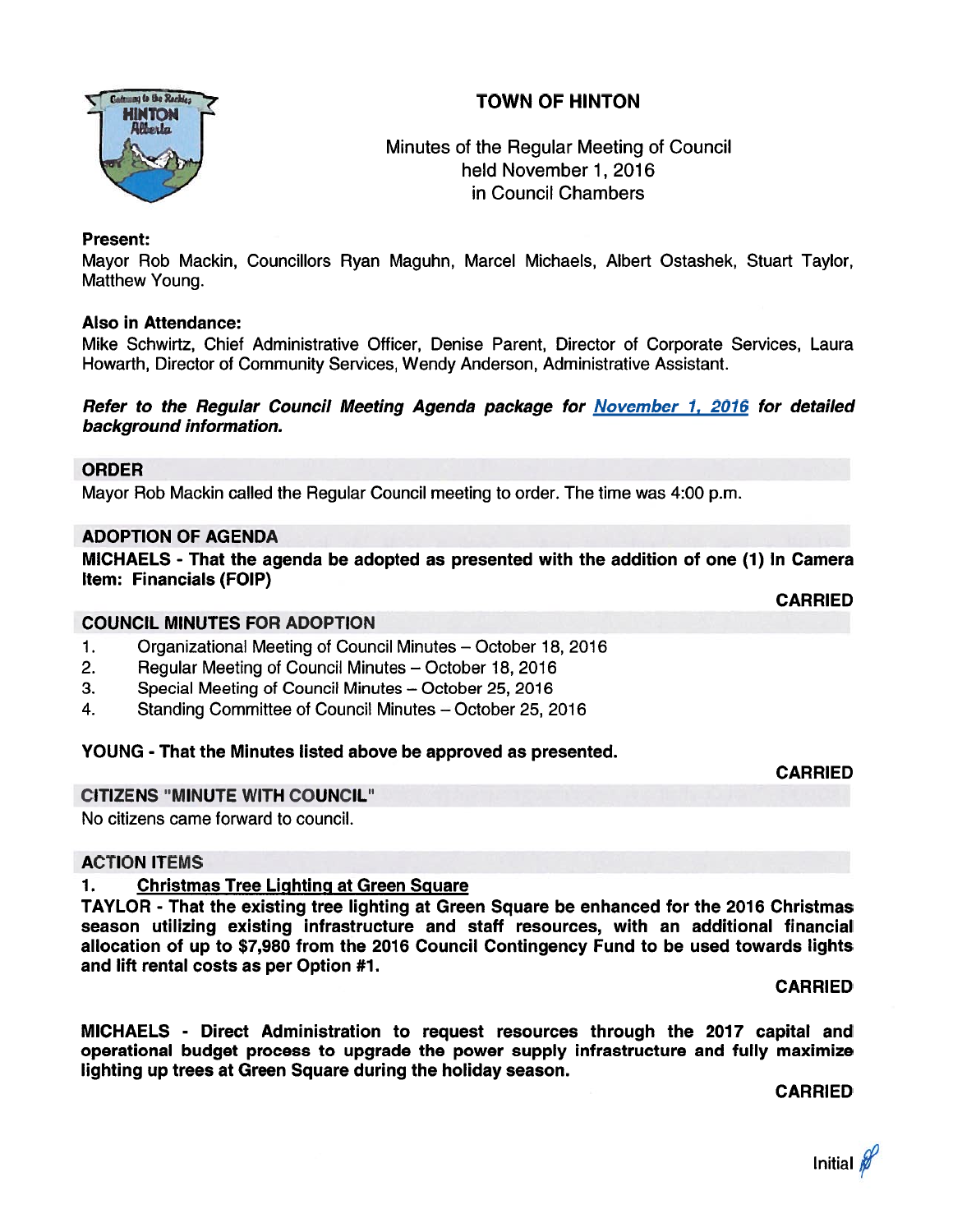# 2. Council Procedure Bylaw #1060-5

YOUNG - That Council <sup>g</sup>ive first reading to Council Procedure Bylaw #1060-5.

TAYLOR — That Administration remove Section 27(3) "An Information Request made via email will be entered into the public record of the next Regular Council meeting and will include the reasoning behind the request."

MAGUHN — That Section 27(3) be split into two sections:

- a) An Information Request made via email will be entered into public
- record of the next Regular Council meeting.
- b) and will include the reasoning behind the reques<sup>t</sup>

MAGUHN — That Administration remove from Subsection 27(3) "and will include the reasoning behind the request".

DEFEATED

TAYLOR — Withdrew his original motion to remove Section 27(3).

TAYLOR — That Administration remove Section 27(6) "An Information Request from <sup>a</sup> Councillor, where the CAO determines that the reques<sup>t</sup> has <sup>a</sup> significant budgetary, resource and/or policy impact, requires <sup>a</sup> resolution of Council to approve before any work is initiated."

DEFEATED

The original motion was pu<sup>t</sup> to <sup>a</sup> vote: Young - That Council <sup>g</sup>ive first reading to Council Procedure Bylaw #1060-5.

CARRIED

MICHAELS - That Council <sup>g</sup>ive second reading to Council Procedure Bylaw #1060-5.

CARRIED

MAGUHN - That Council <sup>g</sup>ive unanimous consent for third reading to Council Procedure Bylaw #1060-5.

CARRIED

3. Loan Bylaw #1106 (Loan Bylaw for the Hinton Golfing Society YOUNG - That Council give first reading to Bylaw #1106.

CARRIED

MICHAELS - That Council <sup>g</sup>ive second reading to Bylaw #1106 and procee<sup>d</sup> with the advertisement process.

CARRIED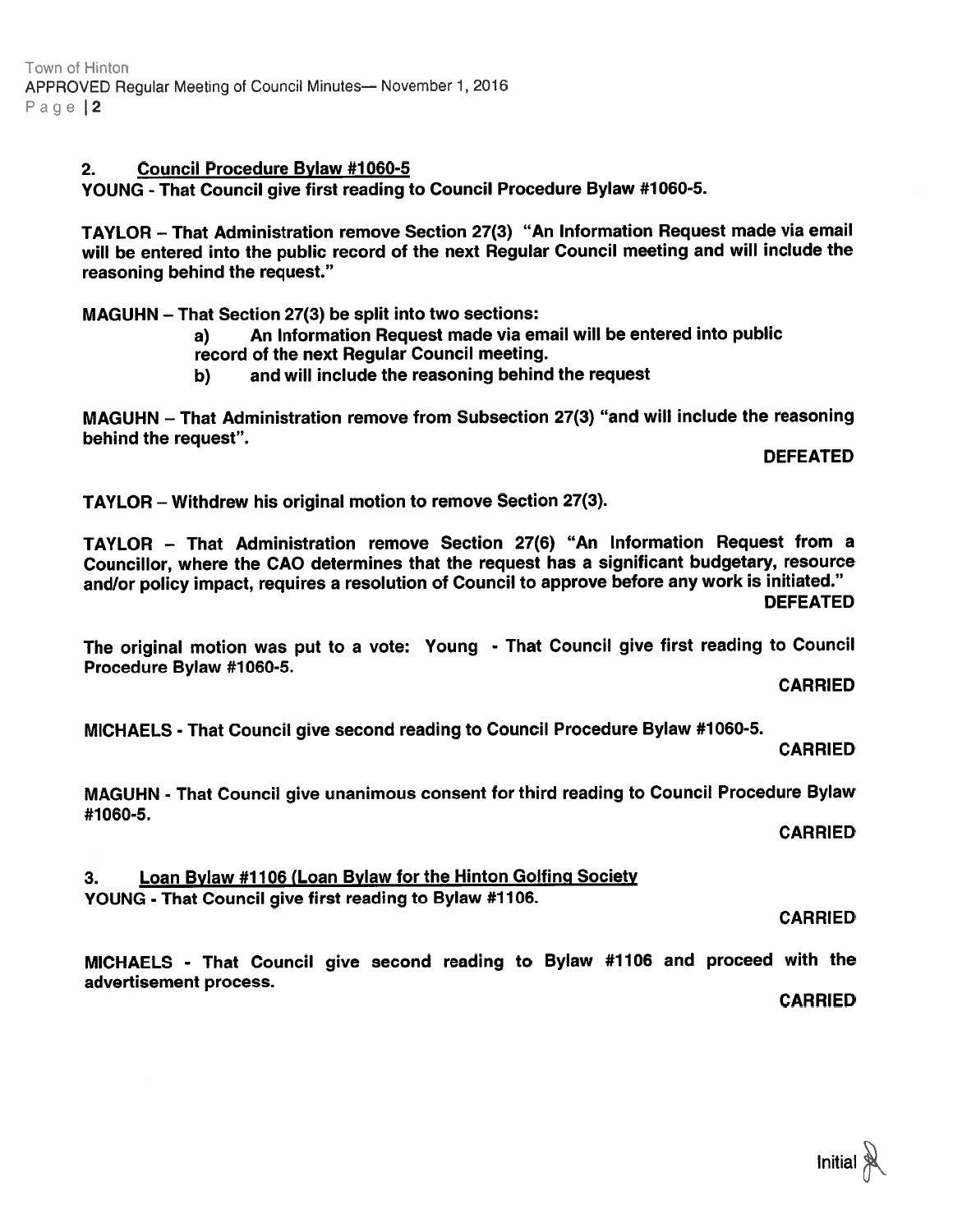## INFORMATION ITEMS

1. Council Information Packages #1, for November 1, 2016

YOUNG - That Council Information Package #1 for November 1, 2016 be accepted for information.

# REPORTS FROM MAYOR, COUNCIL, CHIEF ADMINISTRATIVE OFFICER

1. Council Reporting (Training/Conferences/CEAC, Listening Teams, All Other Committees) Councillors reported on the various committees, meetings and activities they attended since the last Regular Council meeting and what they plan on attending in the coming weeks.

MACKIN — That Council appoint Councillor Young with Councillor Barrow as an alternate to the Hinton Golf Society Board.

# MACKIN — That Council declare November as Family Violence Prevention Month.

2. Chief Administrative Officer Report

Chief Administrative Oflicer Mike Schwirtz provided an update on administrative matters.

# MOVE IN CAMERA

MICHAELS - That the Regular Council meeting move in camera.

The time was 5:17 p.m.

MAGUHN - That Regular Council meeting revert to regular session.

The time was 6:23 p.m.

MAGUHN — That Council reques<sup>t</sup> Administration to ensure that Council has final say on the selection of the third party review for Hinton Golf Society.

CARRIED

ADJOURNMENT MICHAELS - That the Regular Meeting of Council adjourn.

The time was 6:23 p.m.

Shku

Mayor

Karol

Director of Corporate Services

**CARRIED** 

CARRIED

CARRIED

CARRIED

CARRIED

CARRIED